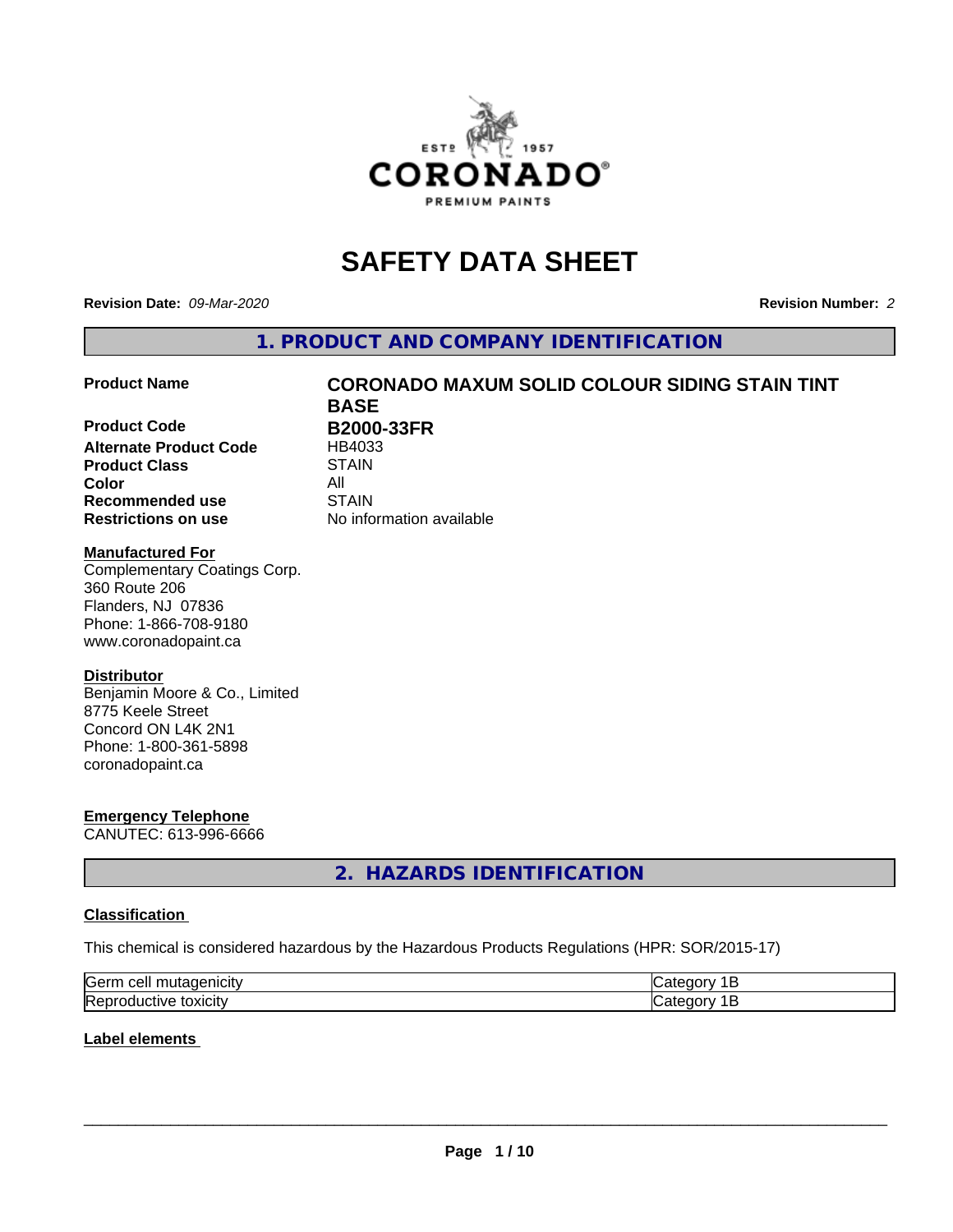## **Danger**

**Hazard statements** May cause genetic defects May damage fertility or the unborn child



**Appearance** liquid **Odor 11** and **Odor 11** and **Odor 11** and **Odor 11** and **Odor Odor 1** and **Odor 1** and **Odor 1** and **Odor 1** and **Odor 1** and **1** and **1** and **1** and **1** and **1** and **1** and **1** and **1** and

#### **Precautionary Statements - Prevention**

Obtain special instructions before use Do not handle until all safety precautions have been read and understood Use personal protective equipment as required

#### **Precautionary Statements - Response**

IF exposed or concerned: Get medical advice/attention

#### **Precautionary Statements - Storage**

Store locked up

#### **Precautionary Statements - Disposal**

Dispose of contents/container to an approved waste disposal plant

#### **Other information**

No information available

| <b>Chemical name</b>                                                            | CAS No.    | Weight-%      | Hazardous Material<br>registry number<br>(HMIRA registry #) | Date HMIRA filed and<br>Information Review Act date exemption granted<br>(if applicable) |
|---------------------------------------------------------------------------------|------------|---------------|-------------------------------------------------------------|------------------------------------------------------------------------------------------|
| Titanium dioxide                                                                | 13463-67-7 | $7 - 13%$     |                                                             |                                                                                          |
| Nepheline syenite                                                               | 37244-96-5 | $5 - 10%$     |                                                             |                                                                                          |
| Diatomaceous earth                                                              | 61790-53-2 | $1 - 5%$      |                                                             |                                                                                          |
| Propylene glycol                                                                | 57-55-6    | $1 - 5%$      |                                                             |                                                                                          |
| Zinc oxide                                                                      | 1314-13-2  | - 5%          |                                                             |                                                                                          |
| Propanoic acid, 2-methyl-,<br>monoester with<br>2,2,4-trimethyl-1,3-pentanediol | 25265-77-4 | $1 - 5%$      |                                                             |                                                                                          |
| Sodium C14-C16 olefin<br>sulfonate                                              | 68439-57-6 | $0.1 - 0.25%$ |                                                             |                                                                                          |
| Carbamic acid,<br>1H-benzimidazol-2-yl-, methyl                                 | 10605-21-7 | $0.1 - 0.25%$ |                                                             |                                                                                          |

# **3. COMPOSITION INFORMATION ON COMPONENTS**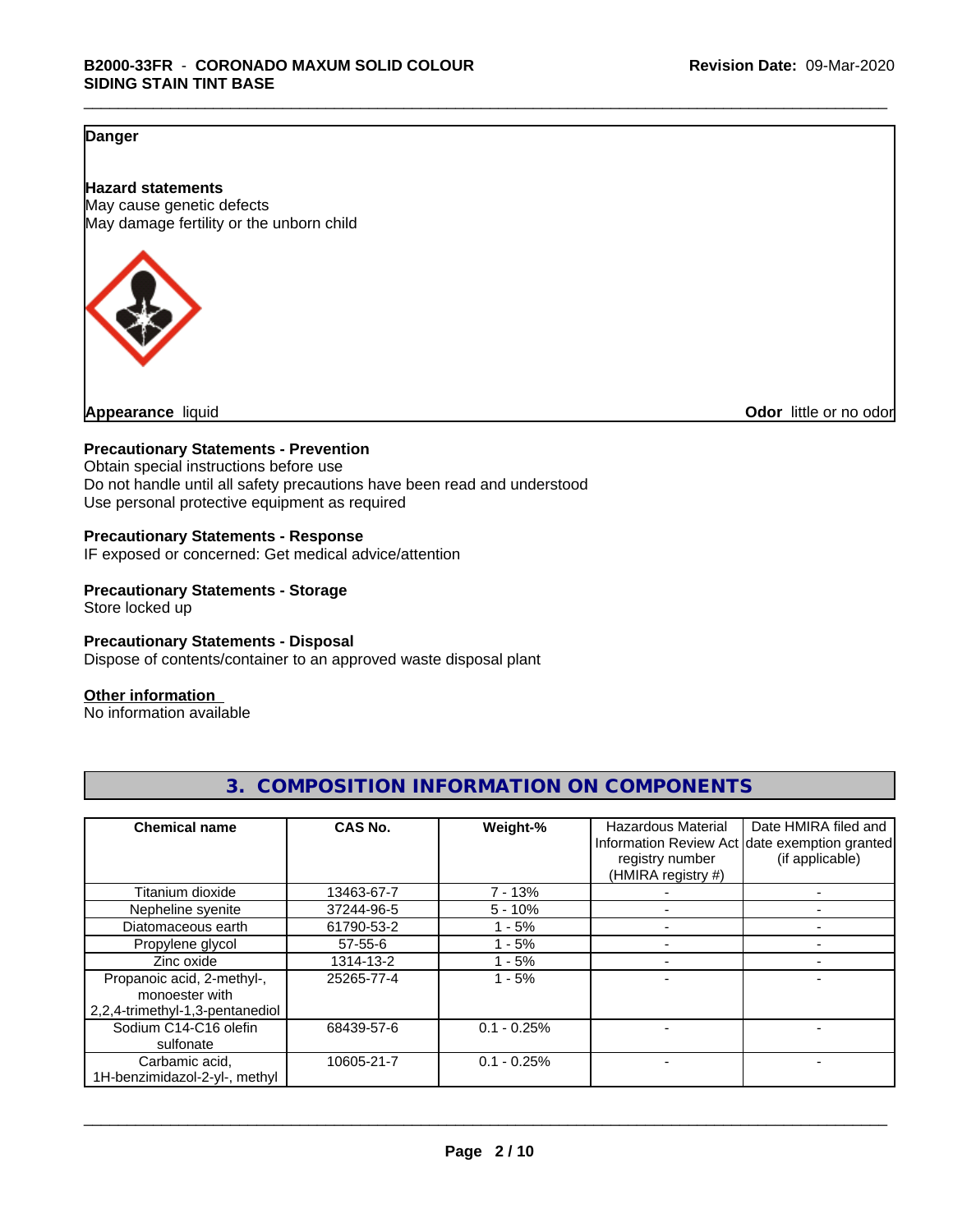# \*The exact percentage (concentration) of composition has been withheld as a trade secret

|                                                                                  | 4. FIRST AID MEASURES                                                                                                                        |  |  |
|----------------------------------------------------------------------------------|----------------------------------------------------------------------------------------------------------------------------------------------|--|--|
| <b>General Advice</b>                                                            | If symptoms persist, call a physician. Show this safety data<br>sheet to the doctor in attendance.                                           |  |  |
| <b>Eye Contact</b>                                                               | Rinse thoroughly with plenty of water for at least 15<br>minutes and consult a physician.                                                    |  |  |
| <b>Skin Contact</b>                                                              | Wash off immediately with soap and plenty of water while<br>removing all contaminated clothes and shoes.                                     |  |  |
| <b>Inhalation</b>                                                                | Move to fresh air. If symptoms persist, call a physician.                                                                                    |  |  |
| Ingestion                                                                        | Clean mouth with water and afterwards drink plenty of<br>water. Consult a physician if necessary.                                            |  |  |
| <b>Most Important Symptoms/Effects</b>                                           | None known.                                                                                                                                  |  |  |
| <b>Notes To Physician</b>                                                        | Treat symptomatically.                                                                                                                       |  |  |
|                                                                                  | 5. FIRE-FIGHTING MEASURES                                                                                                                    |  |  |
| <b>Suitable Extinguishing Media</b>                                              | Use extinguishing measures that are appropriate to local<br>circumstances and the surrounding environment.                                   |  |  |
| Protective equipment and precautions for firefighters                            | As in any fire, wear self-contained breathing apparatus<br>pressure-demand, MSHA/NIOSH (approved or equivalent)<br>and full protective gear. |  |  |
| <b>Specific Hazards Arising From The Chemical</b>                                | Closed containers may rupture if exposed to fire or<br>extreme heat.                                                                         |  |  |
| <b>Sensitivity to mechanical impact</b>                                          | No                                                                                                                                           |  |  |
| Sensitivity to static discharge                                                  | No                                                                                                                                           |  |  |
| <b>Flash Point Data</b><br>Flash point (°F)<br>Flash Point (°C)<br><b>Method</b> | Not applicable<br>Not applicable<br>Not applicable                                                                                           |  |  |
| <b>Flammability Limits In Air</b>                                                |                                                                                                                                              |  |  |
| Lower flammability limit:<br><b>Upper flammability limit:</b>                    | Not applicable<br>Not applicable                                                                                                             |  |  |
| Health: 2<br>Flammability: 0<br><u>NFPA</u>                                      | Instability: 0<br><b>Special: Not Applicable</b>                                                                                             |  |  |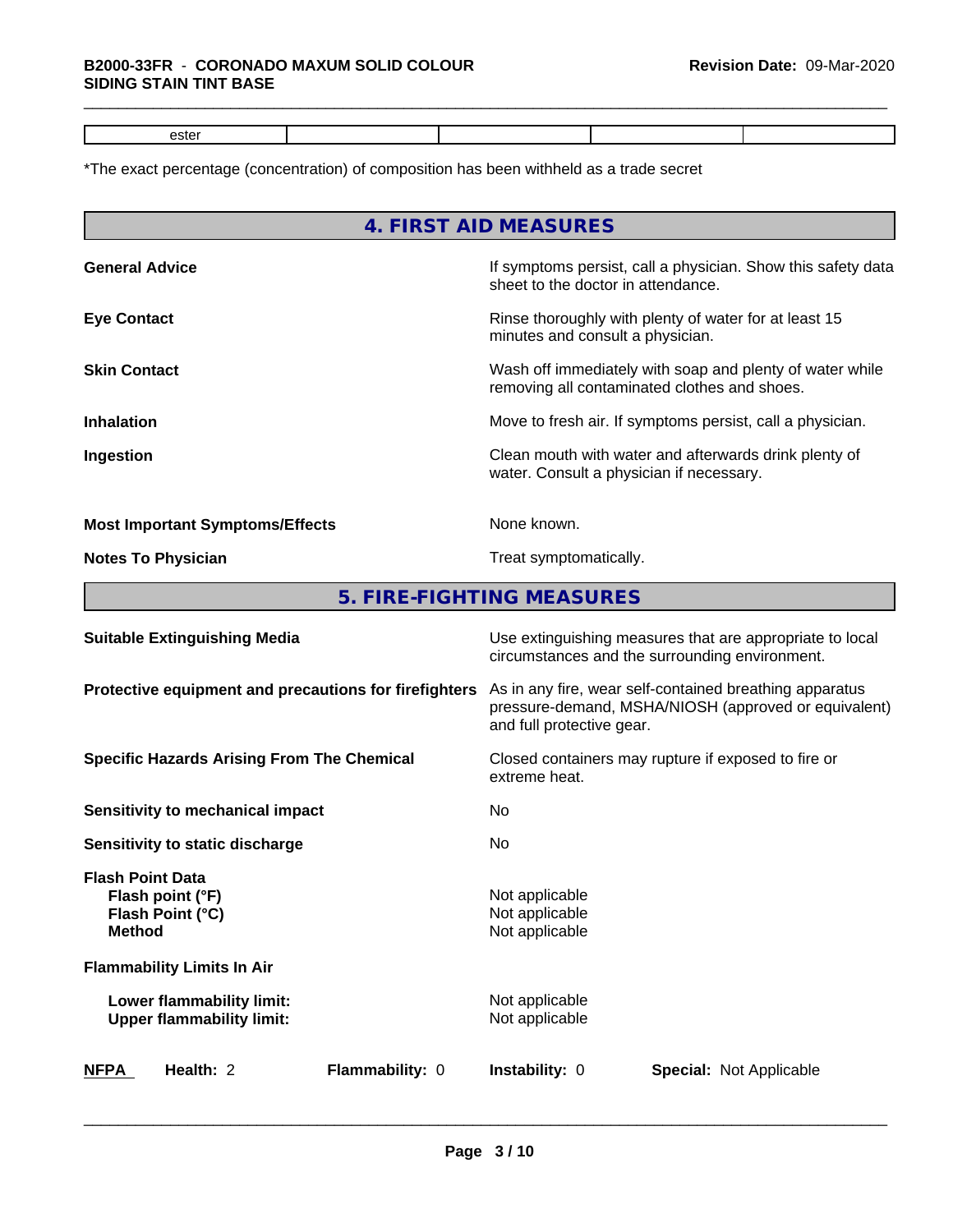#### **NFPA Legend**

- 0 Not Hazardous
- 1 Slightly
- 2 Moderate
- 3 High
- 4 Severe

*The ratings assigned are only suggested ratings, the contractor/employer has ultimate responsibilities for NFPA ratings where this system is used.*

*Additional information regarding the NFPA rating system is available from the National Fire Protection Agency (NFPA) at www.nfpa.org.*

#### **6. ACCIDENTAL RELEASE MEASURES**

#### **Personal Precautions Avoid contact with skin, eyes and clothing. Ensure** Avoid contact with skin, eyes and clothing. Ensure

**Other Information Discription Prevent further leakage or spillage if safe to do so.** 

**Environmental precautions** See Section 12 for additional Ecological Information.

**Methods for Cleaning Up Example 20 Soak** up with inert absorbent material. Sweep up and shovel into suitable containers for disposal.

## **7. HANDLING AND STORAGE**

**Handling Handling Avoid contact with skin, eyes and clothing. Avoid breathing Handling Avoid breathing Avoid breathing** vapors, spray mists or sanding dust. In case of insufficient ventilation, wear suitable respiratory equipment.

**Storage Keep container tightly closed. Keep out of the reach of Keep** container tightly closed. Keep out of the reach of

#### **Incompatible Materials** Noinformation available

adequate ventilation.

**8. EXPOSURE CONTROLS/PERSONAL PROTECTION**

children.

#### **Exposure Limits**

| <b>Chemical name</b> | <b>ACGIH TLV</b>                                                                                                             | <b>Alberta</b>                                 | <b>British Columbia</b>                                   | <b>Ontario</b>                                                   | Quebec                                                                  |
|----------------------|------------------------------------------------------------------------------------------------------------------------------|------------------------------------------------|-----------------------------------------------------------|------------------------------------------------------------------|-------------------------------------------------------------------------|
| Titanium dioxide     | TWA: $10 \text{ mg/m}^3$                                                                                                     | 10 mg/m $3 - TWA$                              | 10 mg/m $3$ - TWA<br>$3$ mg/m <sup>3</sup> - TWA          | 10 mg/m $3$ - TWA                                                | 10 mg/m $3$ - TWAEV                                                     |
| Nepheline syenite    | N/E                                                                                                                          | N/E                                            | N/E                                                       | 10 $mq/m3$ - TWA                                                 | N/E                                                                     |
| Diatomaceous earth   | N/E                                                                                                                          | N/E                                            | $4$ mg/m <sup>3</sup> - TWA<br>$1.5 \text{ mg/m}^3$ - TWA | N/E                                                              | 6 mg/m <sup>3</sup> - TWAEV                                             |
| Propylene glycol     | N/E                                                                                                                          | N/E                                            | N/E                                                       | 10 mg/m $3$ - TWA<br>50 ppm - TWA<br>155 mg/m <sup>3</sup> - TWA | N/E                                                                     |
| Zinc oxide           | STEL: $10 \text{ mg/m}^3$<br>respirable particulate<br>matter<br>TWA: $2 \text{ mg/m}^3$<br>respirable particulate<br>matter | $2 \text{ mg/m}^3$ - TWA<br>10 mg/m $3 -$ STEL | $2 \text{ mg/m}^3$ - TWA<br>10 mg/m $3 -$ STEL            | $2 \text{ mg/m}^3$ - TWA<br>10 $mg/m3$ - STEL                    | 10 mg/m $3$ - TWAEV<br>$5 \text{ mg/m}^3$ - TWAEV<br>10 mg/m $3 -$ STEV |

**Legend**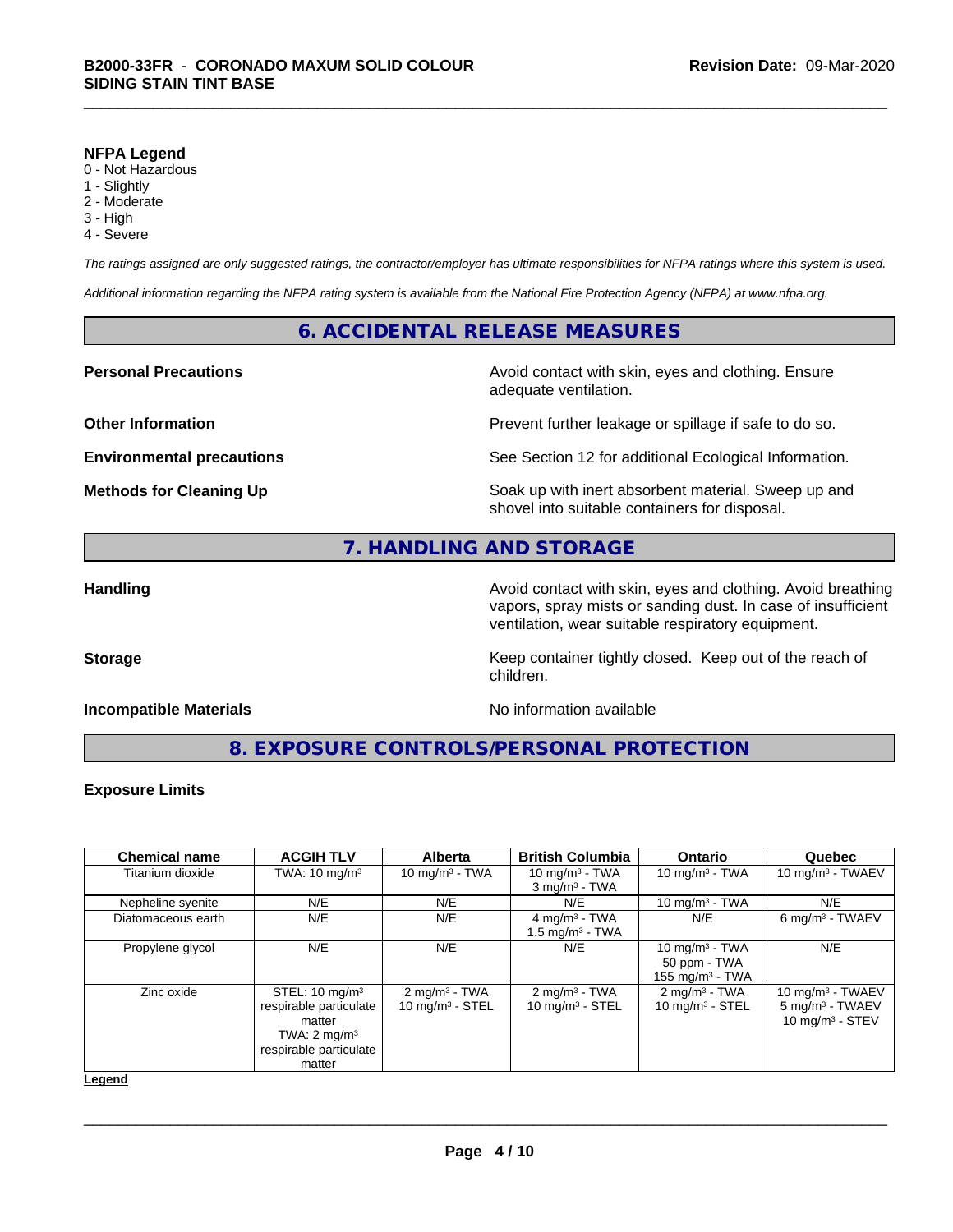ACGIH - American Conference of Governmental Industrial Hygienists Alberta - Alberta Occupational Exposure Limits British Columbia - British Columbia Occupational Exposure Limits Ontario - Ontario Occupational Exposure Limits Quebec - Quebec Occupational Exposure Limits N/E - Not established

# **Personal Protective Equipment Eye/Face Protection Safety glasses with side-shields.**

**Engineering Measures Engineering Measures Engineering Measures Ensure adequate ventilation, especially in confined areas.** 

**Skin Protection Protection Protective gloves and impervious clothing. Respiratory Protection Exercise 2018** Use only with adequate ventilation. In operations where exposure limits are exceeded, use a NIOSH approved respirator that has been selected by a technically qualified person for the specific work conditions. When spraying the product or applying in confined areas, wear a NIOSH approved respirator specified for paint spray or organic vapors.

**Hygiene Measures Avoid contact with skin, eyes and clothing. Remove and Avoid contact with skin, eyes and clothing. Remove and Avoid contact with skin, eyes and clothing. Remove and** wash contaminated clothing before re-use. Wash thoroughly after handling.

# **9. PHYSICAL AND CHEMICAL PROPERTIES**

| Appearance                           | liquid                   |
|--------------------------------------|--------------------------|
| Odor                                 | little or no odor        |
| <b>Odor Threshold</b>                | No information available |
| Density (Ibs/gal)                    | $10.6 - 10.7$            |
| <b>Specific Gravity</b>              | $1.27 - 1.29$            |
| рH                                   | No information available |
| <b>Viscosity (cps)</b>               | No information available |
| Solubility(ies)                      | No information available |
| <b>Water solubility</b>              | No information available |
| <b>Evaporation Rate</b>              | No information available |
| Vapor pressure                       | No information available |
| Vapor density                        | No information available |
| Wt. % Solids                         | $40 - 50$                |
| Vol. % Solids                        | $25 - 35$                |
| Wt. % Volatiles                      | $50 - 60$                |
| Vol. % Volatiles                     | $65 - 75$                |
| <b>VOC Regulatory Limit (g/L)</b>    | < 250                    |
| <b>Boiling Point (°F)</b>            | 212                      |
| <b>Boiling Point (°C)</b>            | 100                      |
| Freezing point (°F)                  | 32                       |
| <b>Freezing Point (°C)</b>           | $\Omega$                 |
| Flash point (°F)                     | Not applicable           |
| Flash Point (°C)                     | Not applicable           |
| <b>Method</b>                        | Not applicable           |
| Flammability (solid, gas)            | Not applicable           |
| <b>Upper flammability limit:</b>     | Not applicable           |
| Lower flammability limit:            | Not applicable           |
| <b>Autoignition Temperature (°F)</b> | No information available |
|                                      |                          |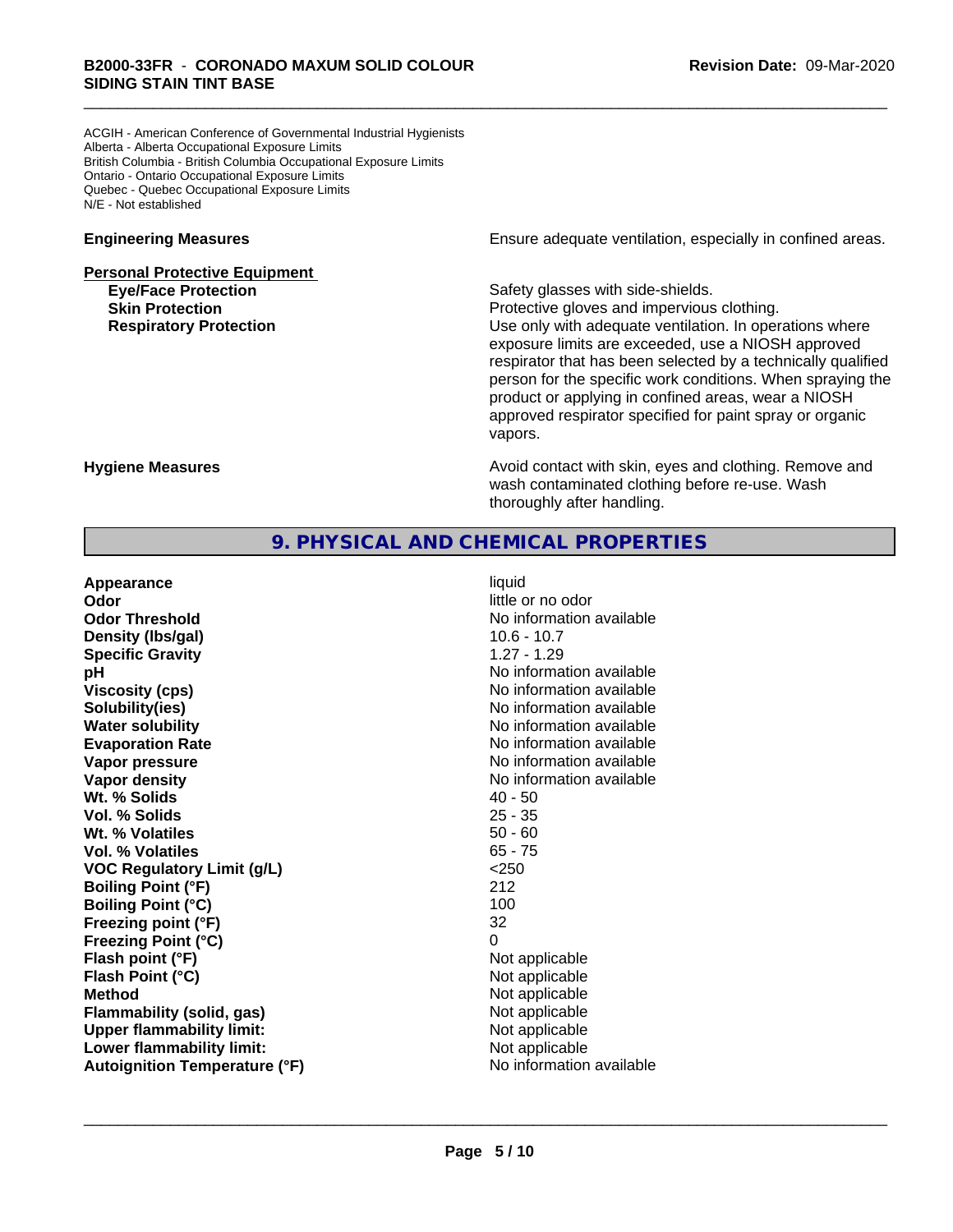**Autoignition Temperature (°C)**<br> **Decomposition Temperature (°F)** No information available **Decomposition Temperature (°F)**<br> **Decomposition Temperature (°C)**<br>
No information available **Decomposition Temperature (°C) Partition coefficient** 

# **10. STABILITY AND REACTIVITY**

| <b>Reactivity</b>                         | Not Applicable                           |
|-------------------------------------------|------------------------------------------|
| <b>Chemical Stability</b>                 | Stable under normal conditions.          |
| <b>Conditions to avoid</b>                | Prevent from freezing.                   |
| <b>Incompatible Materials</b>             | No materials to be especially mentioned. |
| <b>Hazardous Decomposition Products</b>   | None under normal use.                   |
| <b>Possibility of hazardous reactions</b> | None under normal conditions of use.     |

# **11. TOXICOLOGICAL INFORMATION**

#### **Product Information Information on likely routes of exposure**

**Principal Routes of Exposure Exposure** Eye contact, skin contact and inhalation.

**Acute Toxicity** 

**Product Information** No information available

#### **Symptoms** related to the physical, chemical and toxicological characteristics

**Symptoms** No information available

#### **Delayed and immediate effects as well as chronic effects from short and long-term exposure**

| Eye contact                     | May cause slight irritation                                                                                     |  |  |
|---------------------------------|-----------------------------------------------------------------------------------------------------------------|--|--|
| <b>Skin contact</b>             | Substance may cause slight skin irritation. Prolonged or<br>repeated contact may dry skin and cause irritation. |  |  |
| <b>Inhalation</b>               | May cause irritation of respiratory tract.                                                                      |  |  |
| Ingestion                       | Ingestion may cause gastrointestinal irritation, nausea,<br>vomiting and diarrhea.                              |  |  |
| <b>Sensitization</b>            | No information available.                                                                                       |  |  |
| <b>Neurological Effects</b>     | No information available.                                                                                       |  |  |
| <b>Mutagenic Effects</b>        | Suspected of causing genetic defects.                                                                           |  |  |
| <b>Reproductive Effects</b>     | May damage fertility or the unborn child.                                                                       |  |  |
| <b>Developmental Effects</b>    | No information available.                                                                                       |  |  |
| Target organ effects            | No information available.                                                                                       |  |  |
| <b>STOT - single exposure</b>   | No information available.                                                                                       |  |  |
| <b>STOT - repeated exposure</b> | No information available.                                                                                       |  |  |
| Other adverse effects           | No information available.                                                                                       |  |  |
| <b>Aspiration Hazard</b>        | No information available.                                                                                       |  |  |
|                                 |                                                                                                                 |  |  |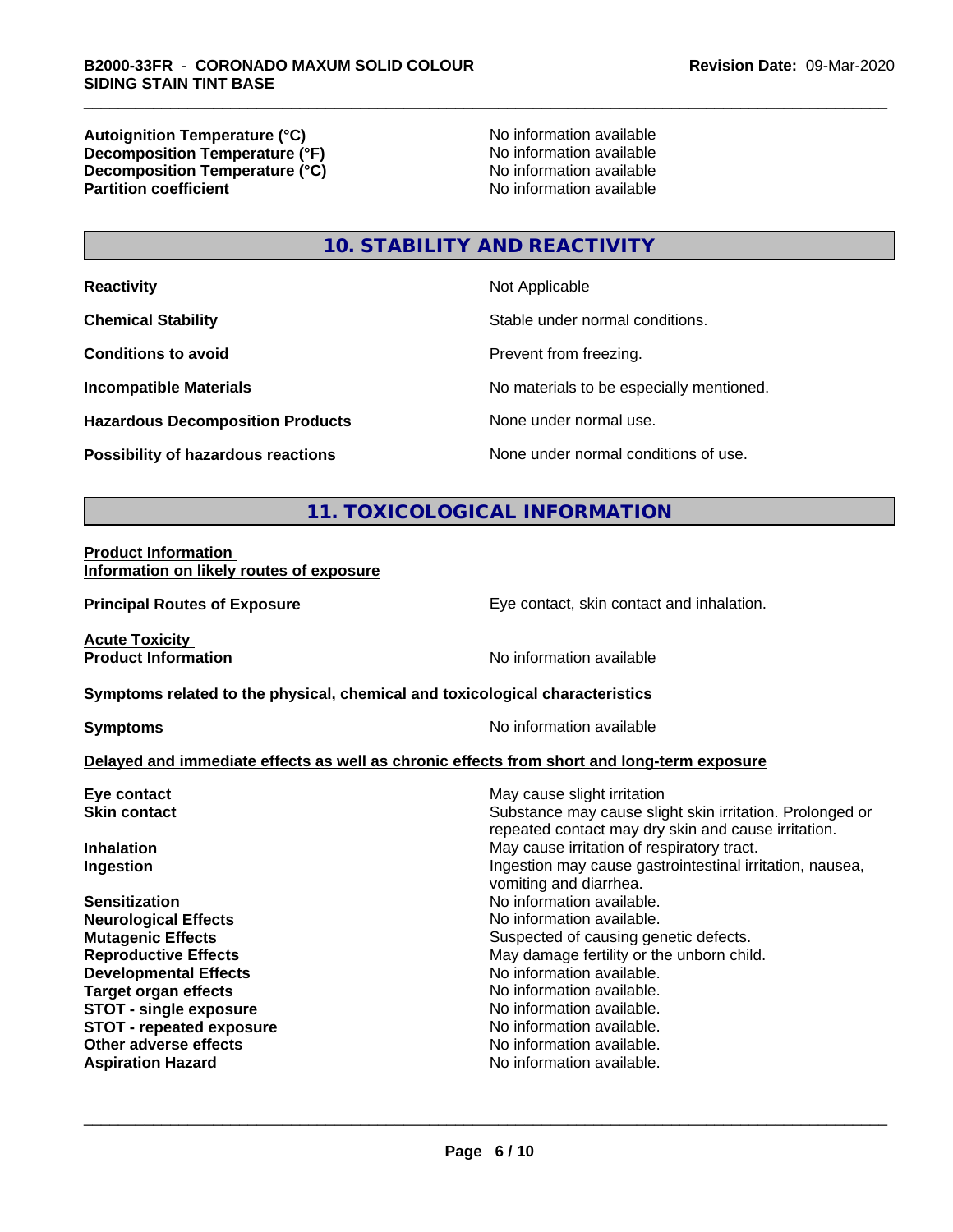#### **Numerical measures of toxicity**

#### **The following values are calculated based on chapter 3.1 of the GHS document**

| ATEmix (oral)   | 45402 mg/kg  |
|-----------------|--------------|
| ATEmix (dermal) | 465392 mg/kg |

#### **Component Information**

| Chemical name                                                                                 | Oral LD50                                    | Dermal LD50                                                    | Inhalation LC50 |
|-----------------------------------------------------------------------------------------------|----------------------------------------------|----------------------------------------------------------------|-----------------|
| Titanium dioxide<br>13463-67-7                                                                | $> 10000$ mg/kg (Rat)                        |                                                                |                 |
| Propylene glycol<br>$57 - 55 - 6$                                                             | $= 20$ g/kg (Rat)                            | $= 20800$ mg/kg (Rabbit)                                       |                 |
| Zinc oxide<br>1314-13-2                                                                       | $>$ 5000 mg/kg (Rat)                         |                                                                |                 |
| Propanoic acid, 2-methyl-,<br>monoester with<br>2,2,4-trimethyl-1,3-pentanediol<br>25265-77-4 | $=$ 3200 mg/kg (Rat)                         | $> 15200$ mg/kg (Rat)                                          |                 |
| Sodium C14-C16 olefin sulfonate<br>68439-57-6                                                 | $= 2220$ mg/kg (Rat)                         | > 740 mg/kg (Rabbit)                                           |                 |
| Carbamic acid,<br>1H-benzimidazol-2-yl-, methyl ester<br>10605-21-7                           | $>$ 5050 mg/kg (Rat)<br>$= 6400$ mg/kg (Rat) | 10000 mg/kg $(Rabbit) = 2 g/kg$<br>$Rat$ = 8500 mg/kg (Rabbit) |                 |

#### **Chronic Toxicity**

#### **Carcinogenicity**

*The information below indicateswhether each agency has listed any ingredient as a carcinogen:.*

| <b>Chemical name</b>   | <b>IARC</b>                     | <b>NTP</b> |
|------------------------|---------------------------------|------------|
|                        | 2B<br>Possible Human Carcinogen |            |
| Titanium J<br>⊧dioxide |                                 |            |

• Although IARC has classified titanium dioxide as possibly carcinogenic to humans (2B), their summary concludes: "No significant exposure to titanium dioxide is thought to occur during the use of products in which titanium dioxide is bound to other materials, such as paint."

#### **Legend**

IARC - International Agency for Research on Cancer NTP - National Toxicity Program OSHA - Occupational Safety & Health Administration

**12. ECOLOGICAL INFORMATION**

#### **Ecotoxicity Effects**

The environmental impact of this product has not been fully investigated.

#### **Product Information**

#### **Acute Toxicity to Fish**

No information available

#### **Acute Toxicity to Aquatic Invertebrates**

No information available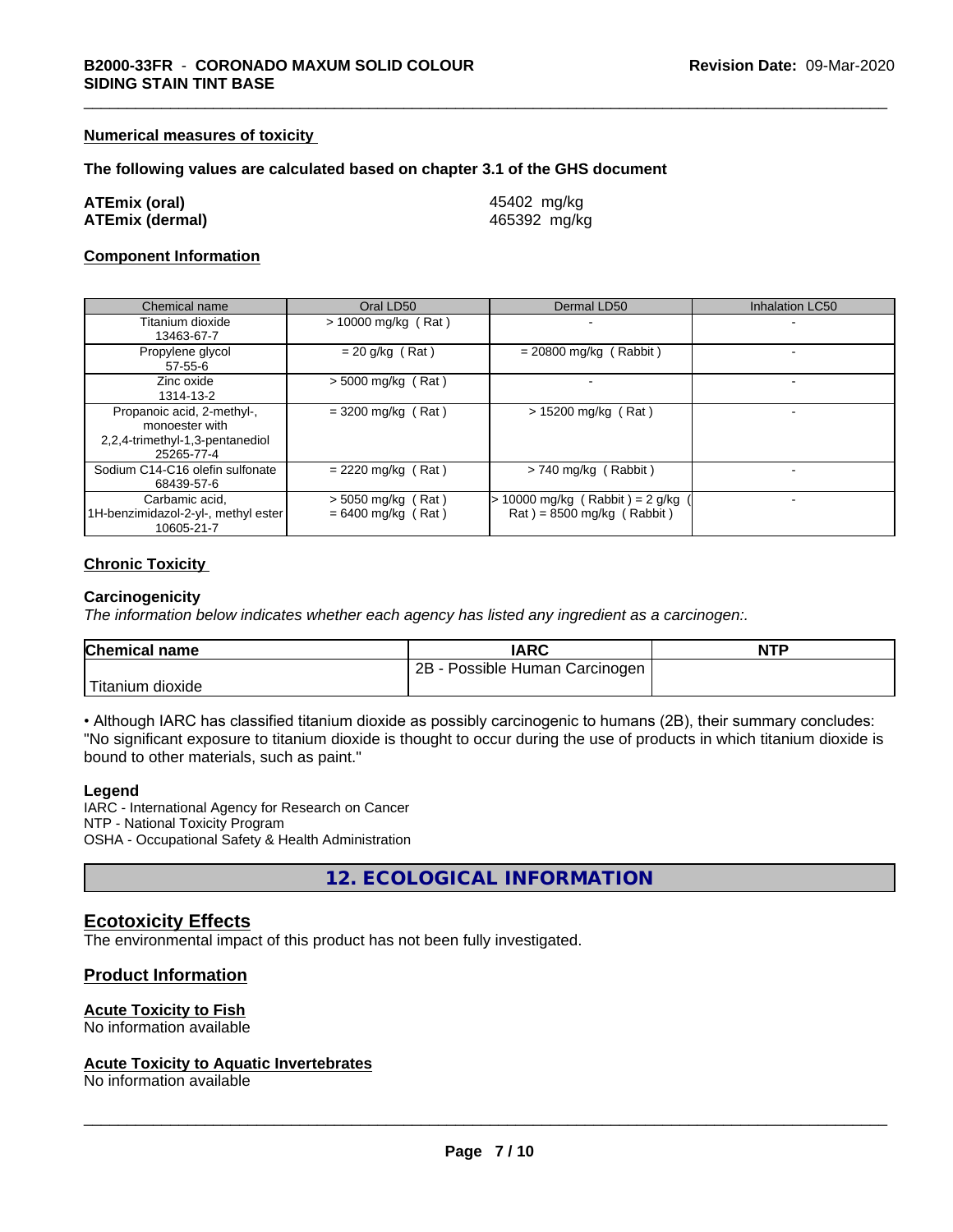#### **Acute Toxicity to Aquatic Plants**

No information available

#### **Persistence / Degradability**

No information available.

#### **Bioaccumulation**

There is no data for this product.

#### **Mobility in Environmental Media**

No information available.

#### **Ozone**

No information available

#### **Component Information**

#### **Acute Toxicity to Fish**

Titanium dioxide  $LC50:$  > 1000 mg/L (Fathead Minnow - 96 hr.) Propylene glycol LC50: 710 mg/L (Fathead Minnow - 96 hr.) Carbamic acid, 1H-benzimidazol-2-yl-, methyl ester LC50: 1.5 mg/L (Rainbow Trout - 96 hr.)

#### **Acute Toxicity to Aquatic Invertebrates**

Propylene glycol EC50: > 10000 mg/L (Daphnia magna - 24 hr.) Carbamic acid, 1H-benzimidazol-2-yl-, methyl ester LC50: 0.22 mg/L (water flea - 48 hr.)

**Acute Toxicity to Aquatic Plants** No information available

# **13. DISPOSAL CONSIDERATIONS**

**Waste Disposal Method Dispose of in accordance with federal, state, provincial,** and local regulations. Local requirements may vary, consult your sanitation department or state-designated environmental protection agency for more disposal options.

# **14. TRANSPORT INFORMATION**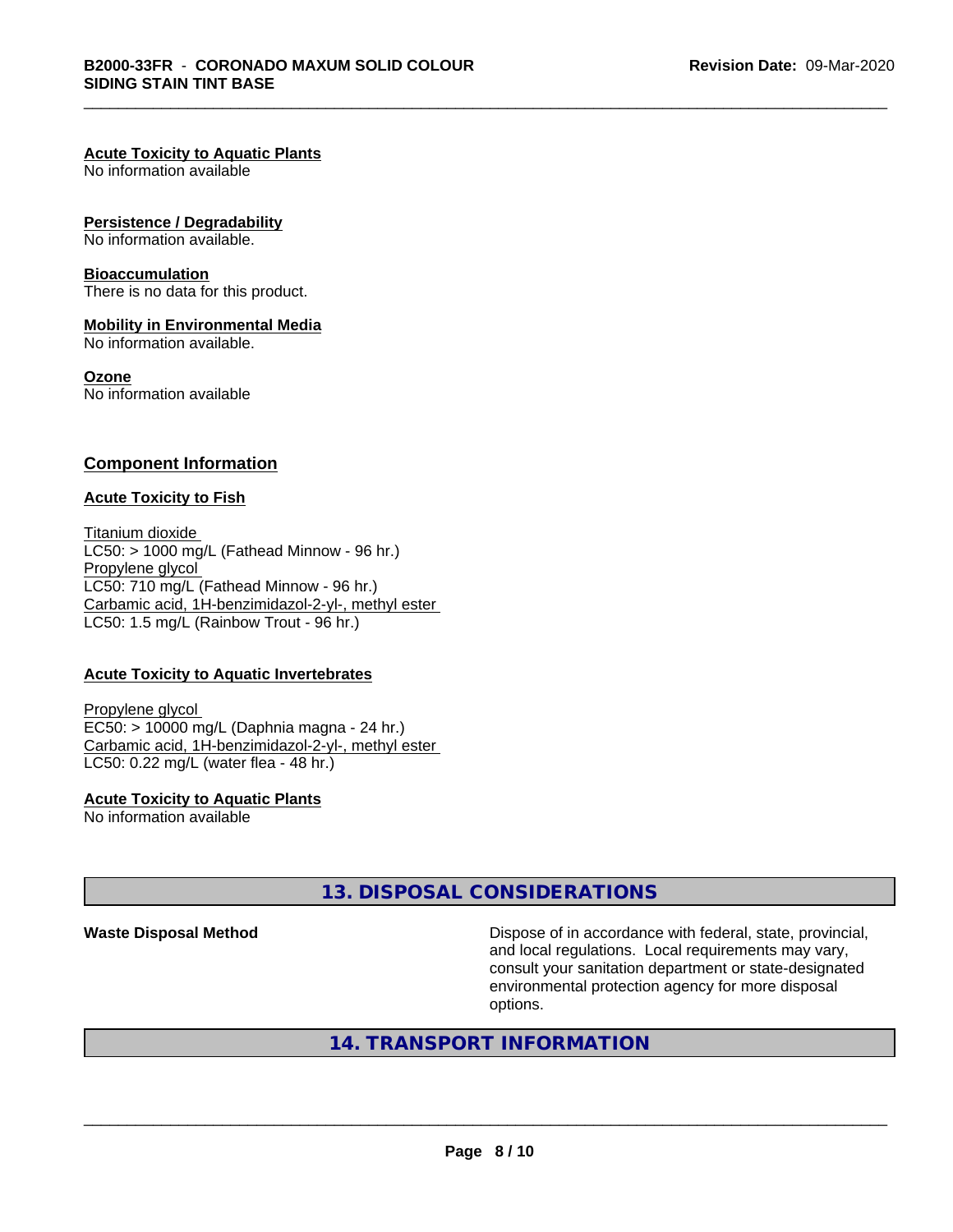| <b>TDG</b>        | Not regulated |
|-------------------|---------------|
| <b>ICAO/IATA</b>  | Not regulated |
| <b>IMDG / IMO</b> | Not regulated |

# **15. REGULATORY INFORMATION**

## **International Inventories**

| <b>TSCA: United States</b> | Yes - All components are listed or exempt. |
|----------------------------|--------------------------------------------|
| <b>DSL: Canada</b>         | Yes - All components are listed or exempt. |

## **National Pollutant Release Inventory (NPRI)**

#### **NPRI Parts 1- 4**

This product contains the following Parts 1-4 NPRI chemicals:

*None*

#### **NPRI Part 5**

This product contains the following NPRI Part 5 Chemicals:

*None*

#### **WHMIS Regulatory Status**

This product has been classified in accordance with the hazard criteria of the Hazardous Products Regulations (HPR) and the SDS contains all the information required by the HPR.

# **16. OTHER INFORMATION**

**HMIS** - **Health:** 2\* **Flammability:** 0 **Reactivity:** 0 **PPE:** -

#### **HMIS Legend**

- 0 Minimal Hazard
- 1 Slight Hazard
- 2 Moderate Hazard
- 3 Serious Hazard
- 4 Severe Hazard
- \* Chronic Hazard
- X Consult your supervisor or S.O.P. for "Special" handling instructions.

*Note: The PPE rating has intentionally been left blank. Choose appropriate PPE that will protect employees from the hazards the material will present under the actual normal conditions of use.*

*Caution: HMISÒ ratings are based on a 0-4 rating scale, with 0 representing minimal hazards or risks, and 4 representing significant hazards or risks. Although HMISÒ ratings are not required on MSDSs under 29 CFR 1910.1200, the preparer, has chosen to provide them. HMISÒ ratings are to be used only in conjunction with a fully implemented HMISÒ program by workers who have received appropriate HMISÒ training. HMISÒ is a registered trade and service mark of the NPCA. HMISÒ materials may be purchased exclusively from J. J. Keller (800) 327-6868.*